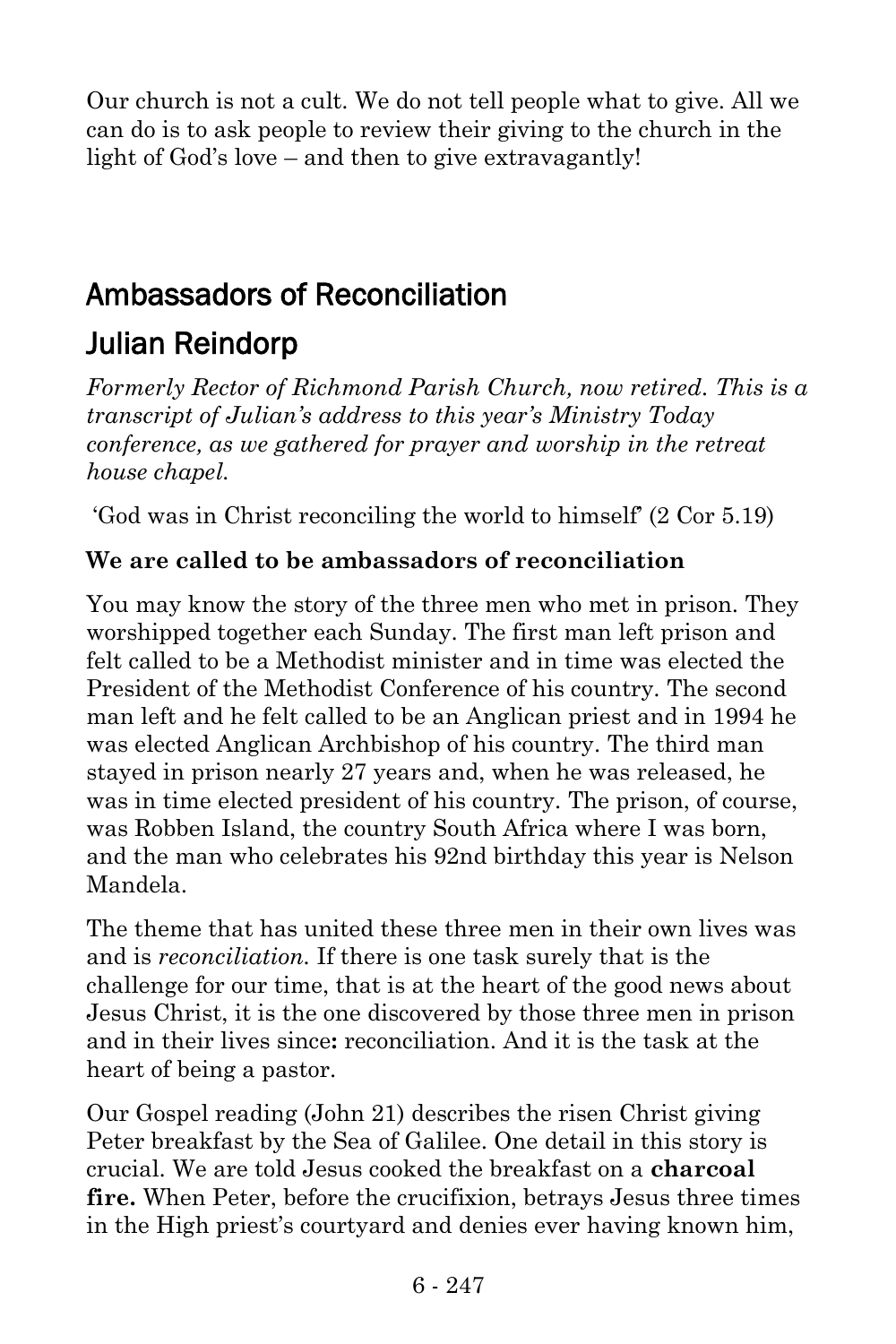we are told that Peter was warming his hands on a **charcoal fire**. Peter was a fisherman and whenever he came in from fishing to have a meal he was would see and smell the charcoal fire on which his meal was being cooked. It would forever have reminded him of his betrayals of his Lord. So it was so poignant that now, again by a charcoal fire, Jesus re-commissions him three times. Now the sight and smell of a charcoal fire would remind him of how far he had come. Through Jesus there would always, always be a fresh start.

It is our task as pastors both to proclaim this faith and to be ambassadors of reconciliation. Of course we are tempted in our lives by the ethics of the playground, to get our own back, to win whatever the cost. Yet we know in our heads that, in a world where the ethic is an eye for an eye, only the blind become rulers.

We know the strength of our personal feelings. It was the last quick question on Radio 4's *Any questions*, and the panel were asked if they had ever thought of divorcing their partners. The first panellist replied: "Divorce never, murder often".

In parish ministry, we used to prepare people for marriage in groups of about five couples. In week two, after we have asked them how they handle conflict, the next question is how easy do they find it to say sorry? It is the crucial question: Can we both ask for and receive forgiveness-reconciliation?

But forgiveness and a fresh start so often have to be worked out in situations way beyond the personal. I always remember the words of John Wesley, the founder of Methodism and who brought first century Christianity to 18th century England. "The world is my parish", he often repeated. Our danger so often is to treat the parish as our world.

For years we all thought South Africa would end up in a blood bath, but as Archbishop Desmond Tutu has described so powerfully in his book, *No Future Without Forgiveness*, it needed more than just individuals to release the forces for reconciliation and the "Truth and Reconciliation Commission of South Africa" played a major part in this. For two years, they heard stories of people's dreadful experiences, more than 20,000 testimonies, and where possible they exercised a ministry of forgiveness and reconciliation.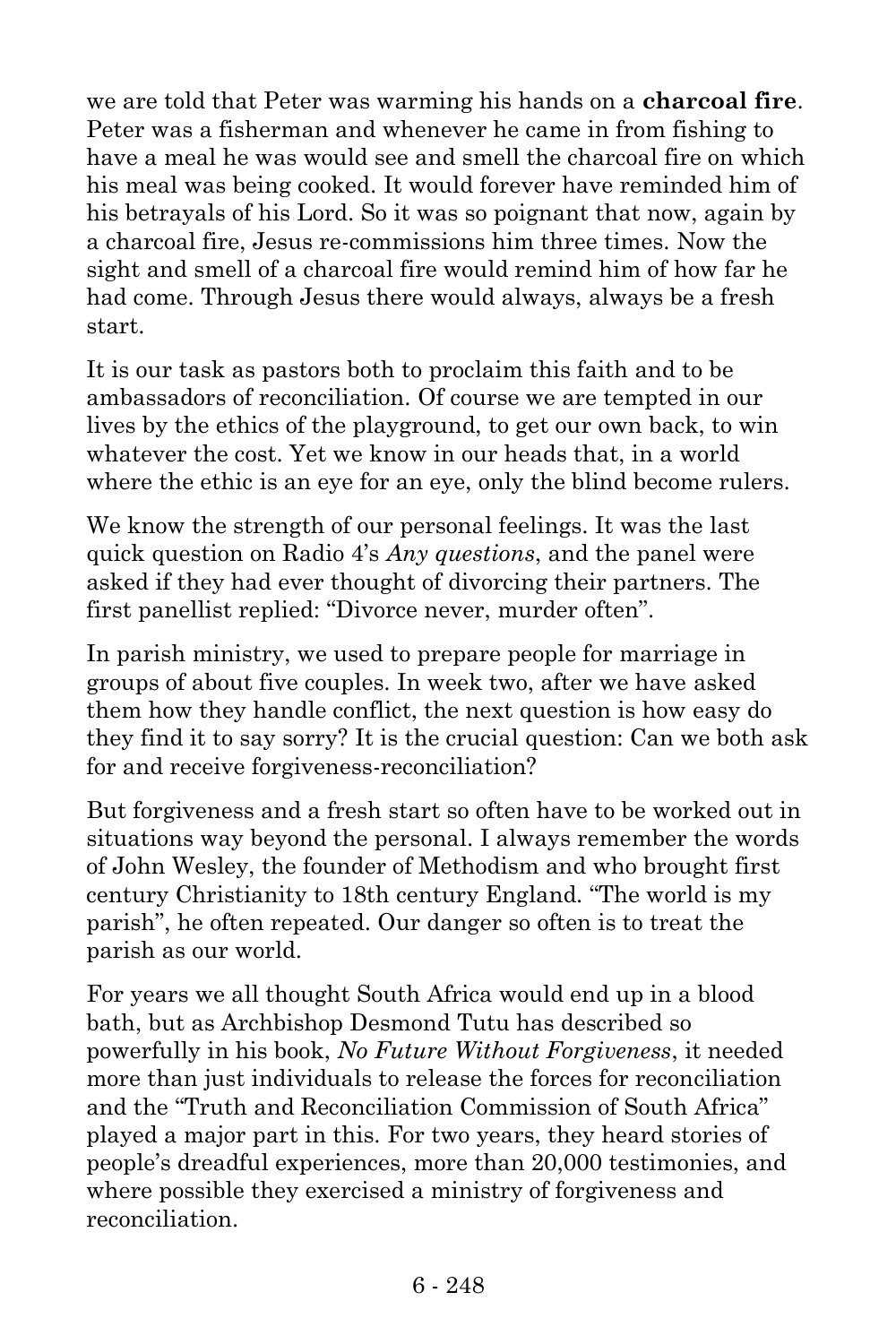Just think of the countries and situations where this is needed now. But at some point in every situation, in every conflict, there comes the moment when there is an opportunity for reconciliation, and if we do not take it, we are drawn into an ever deeper spiral of anger and bitterness.

But where does the impulse for reconciliation come from? Where did those three men in prison find the resources for their life's work? And here I believe we are touching on the heart of the matter, what life is about, what our ministry is about.

Desmond Tutu describes it like this: *"*There is a movement, not easily discernible, at the heart of things to reverse the awful centrifugal force of alienation, brokenness, division, hostility and disharmony. God has set in motion a centripetal process, a moving towards the centre, towards unity, harmony, goodness, peace and justice; one that removes barriers."

Jesus says: "And when I am lifted up from the earth, I shall draw everyone to myself", and he hangs from his cross with out-flung arms, thrown out to clasp all, everyone and everything, in a cosmic embrace, so that everyone belongs… all belong to one family, God's family, the human family. For as Paul says: "There is no longer Jew or Greek, male or female, slave or free". We are all one in Christ.

Forgiveness and reconciliation are at the heart of the Christian story, the Christian experience of God. Nothing and no one can finally overcome God's capacity to reconcile people to people, races to races, the world to himself. This begins in our own hearts, but it has implications for our world.

I grew up in a home where my father was the parish priest. Much as I admired him, the one thing I knew I could never be was a priest. Far too exposing. But when I was 15 we spent Holy Week at school. The preacher for the week had just returned from South Africa. His book, *Naught for your comfort*, was already a best seller. I realised by the end of that week that I could not escape ordination. Father Trevor Huddleston, as he was then, gave us a vision, that the heart of the Christian faith was about changing the world to reflect God's love, God's forgiveness, and God's justice. The Mass, the Eucharist, the Holy communion, the Lord's Supper was at the heart of this revolution, the transformation and the